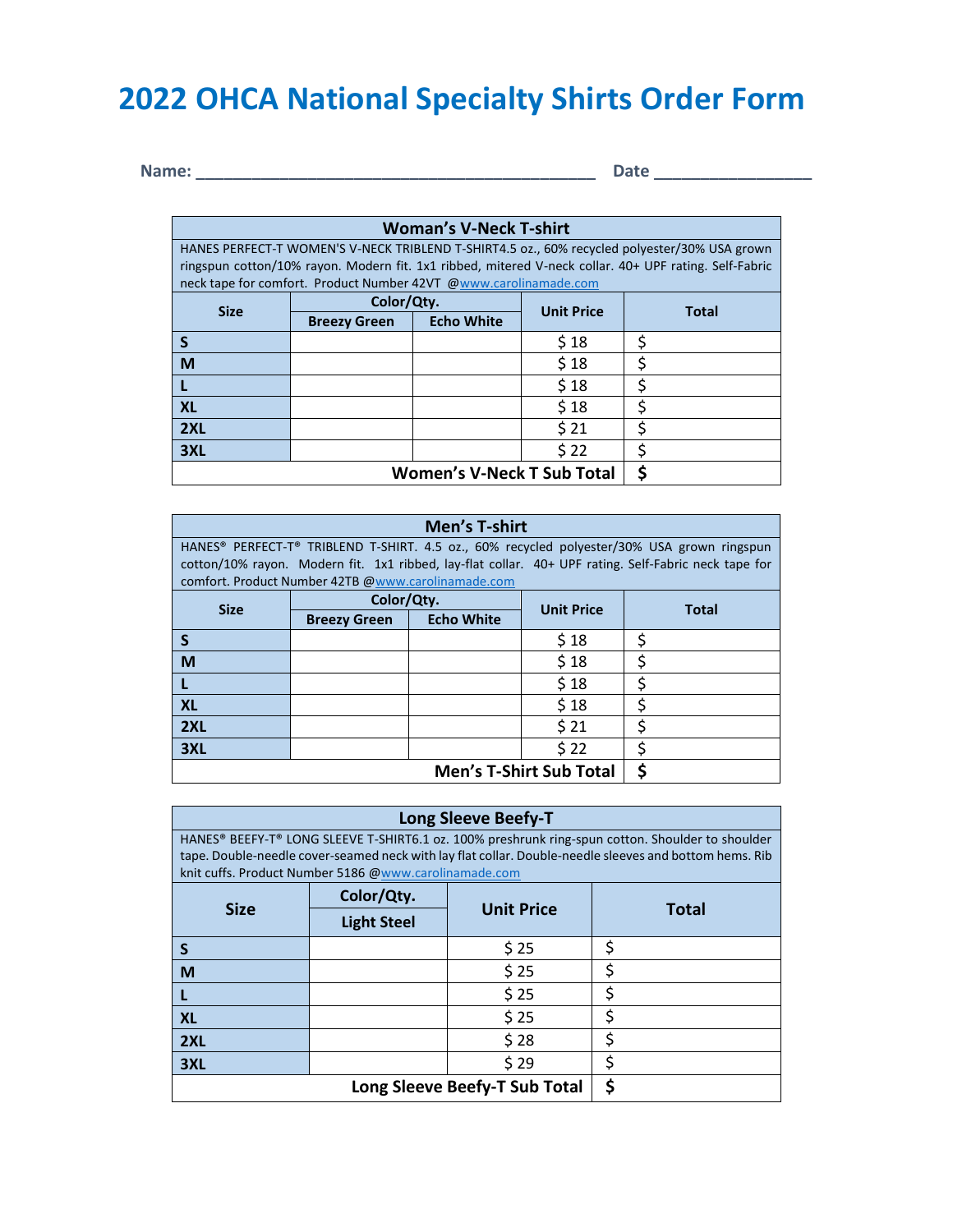| <b>Limited Edition Vintage Baseball T</b> |  |
|-------------------------------------------|--|
|-------------------------------------------|--|

BELLA+CANVAS® UNISEX 3/4 SLEEVE BASEBALL TEE. White Fleck shirt with Charcoal Black sleeves and black/white/gray distressed screen print. Triblend - 50% poly 25% Airline combed and ring-spun cotton 25% rayon. Contrast raglan sleeves and neck trim. Side-seamed. Unisex sizing. Retail fit. Pre-shrunk. Tear-away label. Product Number CV320[0 www.carolinamade.com](file:///C:/Users/Ashka/OneDrive/Documents/OHCA/0HCA%202020/Specialty/2022%20Specialty/Merchandise/www.carolinamade.com)

| <b>Size</b>                         | Color/Qty.            | <b>Unit Price</b> | <b>Total</b> |
|-------------------------------------|-----------------------|-------------------|--------------|
|                                     | <b>White/Charcoal</b> |                   |              |
|                                     |                       | \$22              |              |
| M                                   |                       | \$22              |              |
|                                     |                       | \$22              |              |
| <b>XL</b>                           |                       | \$22              |              |
| 2XL                                 |                       | \$27              |              |
| 3XL                                 |                       | \$28              |              |
| <b>Vintage Baseball T Sub Total</b> |                       |                   | c            |

#### **Hooded Sweatshirt**

JERZEES® NUBLEND® HOODED SWEATSHIRT. 8 oz. 50/50 cotton/polyester NuBlend Pre-shrunk Fleece. NuBlend® pill-resistant. High stitch density. Seamless body with set-in sleeves. Made with USA made cotton. Matching tipped and knotted draw cord. Double-ply hood with grommets. Front muff pocket. Two-needle coverstitching on collar, armholes, and waistband. 1x1 ribbed cuffs and waistband. Quarter turned to eliminate center crease. Concealed seam on cuffs. Product Number 996 [www.carolinamade.com](file:///C:/Users/Ashka/OneDrive/Documents/OHCA/0HCA%202020/Specialty/2022%20Specialty/Merchandise/www.carolinamade.com)

| <b>Size</b>                        | Color/Qty.            |                   |  |              |
|------------------------------------|-----------------------|-------------------|--|--------------|
|                                    | <b>White/Charcoal</b> | <b>Unit Price</b> |  | <b>Total</b> |
| S                                  |                       | \$30              |  |              |
| M                                  |                       | \$30              |  |              |
|                                    |                       | \$30              |  |              |
| <b>XL</b>                          |                       | \$30              |  |              |
| 2XL                                |                       | \$33              |  |              |
| 3XL                                |                       | \$34              |  |              |
| <b>Hooded Sweatshirt Sub Total</b> |                       |                   |  |              |

\_\_\_\_\_\_\_\_\_\_\_\_\_\_\_\_\_\_\_\_\_\_\_\_\_\_\_\_\_\_\_\_\_\_\_\_\_\_\_\_\_\_\_\_\_\_\_\_\_\_\_\_\_\_\_\_\_\_\_\_\_\_\_\_\_\_\_\_\_\_\_\_\_\_\_\_

\_\_\_\_\_\_\_\_\_\_\_\_\_\_\_\_\_\_\_\_\_\_\_\_\_\_\_\_\_\_\_\_\_\_\_\_\_\_\_\_\_\_\_\_\_\_\_\_\_\_\_\_\_\_\_\_\_\_\_\_\_\_\_\_\_\_\_\_\_\_\_\_\_\_\_\_

| <b>Shipping</b> |      |  |  |
|-----------------|------|--|--|
| 1-2 shirts      | \$8  |  |  |
| 3-4 shirts      | \$16 |  |  |
| 5+ shirts       |      |  |  |

| <b>Shipping</b> | <b>Pickup at Specialty</b> |  |
|-----------------|----------------------------|--|
|                 |                            |  |

**Additional Information:** \_\_\_\_\_\_\_\_\_\_\_\_\_\_\_\_\_\_\_\_\_\_\_\_\_\_\_\_\_\_\_\_\_\_\_\_\_\_\_\_\_\_\_\_\_\_\_\_\_\_\_\_\_\_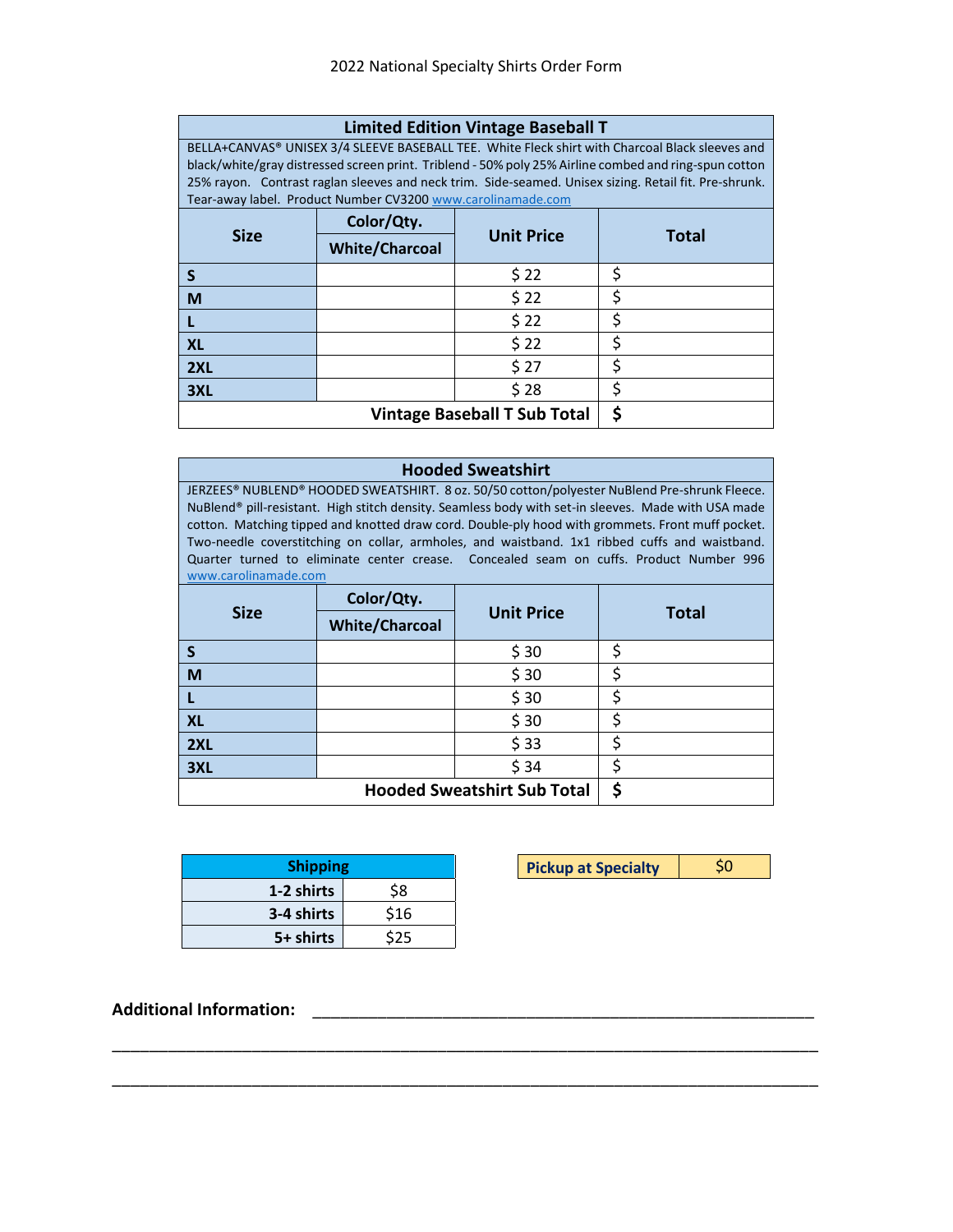# **Order Summary**

|                           | <b>Order Sub-Totals:</b> |
|---------------------------|--------------------------|
| Women's V-Neck T-Shirt(s) |                          |
| Men's T-Shirt(s)          |                          |
| Long Sleeve T(s)          |                          |
| Vintage Baseball T(s)     |                          |
| Hooded Sweatshirt(s)      |                          |
| Shipping/Pickup           |                          |
| <b>Total Payment:</b>     |                          |

## **Please make checks payable to "OHCA" and mail them with completed order form to:**  Ashka Gordon, PO Box 1454, San Marcos, CA 92079

If you prefer to make a purchase using PayPal, please complete the [Online Order Form](https://form.jotform.com/221037398569971)

# **Shipping Information**

| Name:                    |             |  |
|--------------------------|-------------|--|
| Phone:                   | Cell Phone: |  |
| <b>Shipping Address:</b> |             |  |
| City/State:              | Zip Code    |  |
| <b>Email Address:</b>    |             |  |